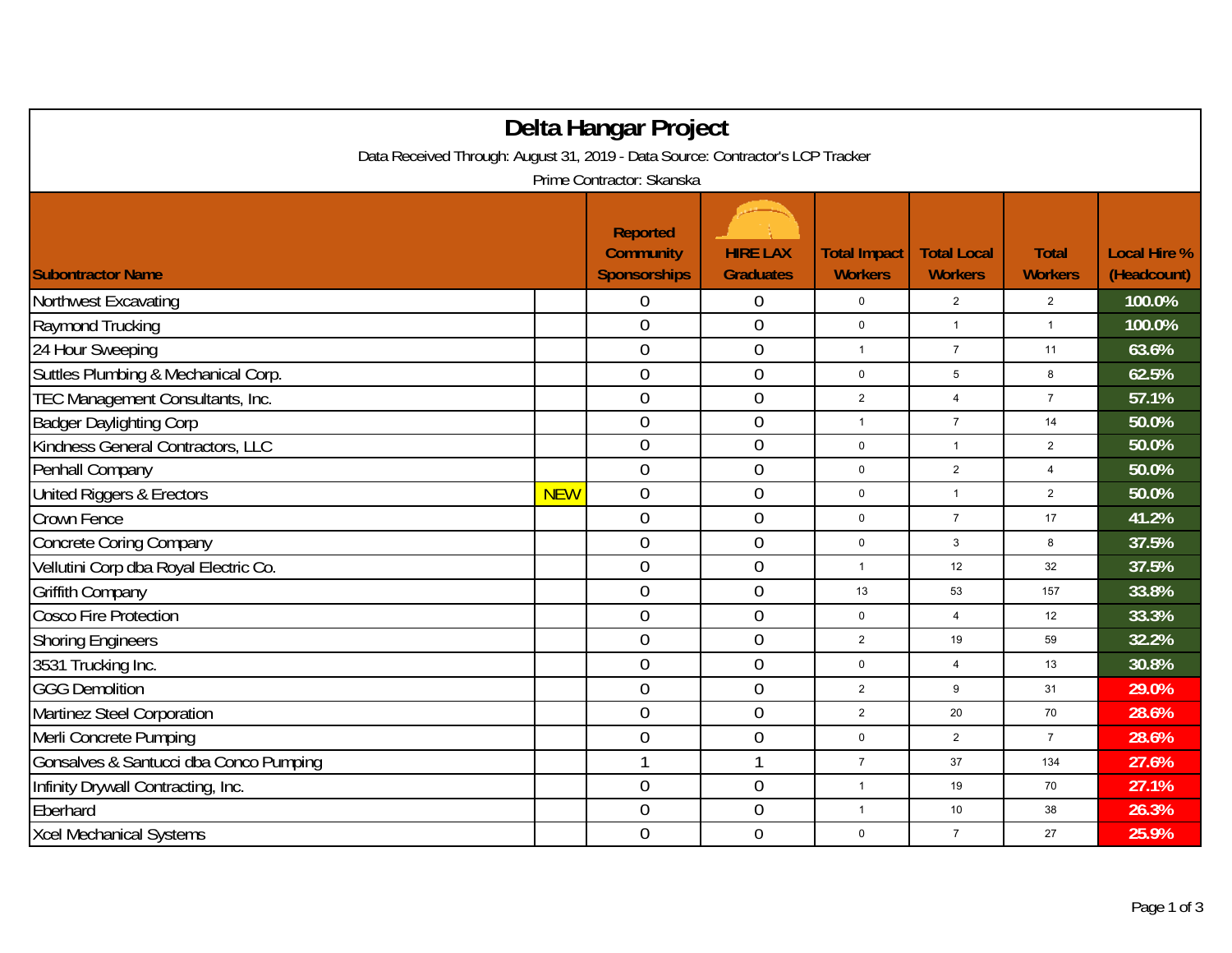| Delta Hangar Project<br>Data Received Through: August 31, 2019 - Data Source: Contractor's LCP Tracker |            |                                                            |                                     |                                       |                                      |                                |                                    |  |  |
|--------------------------------------------------------------------------------------------------------|------------|------------------------------------------------------------|-------------------------------------|---------------------------------------|--------------------------------------|--------------------------------|------------------------------------|--|--|
| Prime Contractor: Skanska                                                                              |            |                                                            |                                     |                                       |                                      |                                |                                    |  |  |
| <b>Subontractor Name</b>                                                                               |            | <b>Reported</b><br><b>Community</b><br><b>Sponsorships</b> | <b>HIRE LAX</b><br><b>Graduates</b> | <b>Total Impact</b><br><b>Workers</b> | <b>Total Local</b><br><b>Workers</b> | <b>Total</b><br><b>Workers</b> | <b>Local Hire %</b><br>(Headcount) |  |  |
| Nor Cal Pipeline Services, Inc.                                                                        |            | 0                                                          | 0                                   | $\mathbf{1}$                          | $\overline{7}$                       | 29                             | 24.1%                              |  |  |
| <b>Hayward Baker</b>                                                                                   |            | $\overline{0}$                                             | $\boldsymbol{0}$                    | $\mathbf{1}$                          | $\mathbf{3}$                         | 13                             | 23.1%                              |  |  |
| Rosendin                                                                                               |            | $\overline{0}$                                             | $\boldsymbol{0}$                    | $\overline{c}$                        | 6                                    | 27                             | 22.2%                              |  |  |
| Cupertino Electric                                                                                     |            | $\mathbf 0$                                                | $\boldsymbol{0}$                    | $\overline{4}$                        | 12                                   | 55                             | 21.8%                              |  |  |
| J Colavin & Son, Inc.                                                                                  |            | $\overline{0}$                                             | $\boldsymbol{0}$                    | $\mathsf 0$                           | $\mathbf{1}$                         | $\sqrt{5}$                     | 20.0%                              |  |  |
| The M.S. Rouse Company                                                                                 |            | $\overline{0}$                                             | $\overline{0}$                      | $\mathbf 0$                           | $\mathbf{1}$                         | 5                              | 20.0%                              |  |  |
| <b>MBI Excavation</b>                                                                                  |            | 0                                                          | $\boldsymbol{0}$                    | $\mathbf{1}$                          | $\overline{2}$                       | 11                             | 18.2%                              |  |  |
| SRD Engineering, Inc.                                                                                  |            | $\overline{0}$                                             | $\boldsymbol{0}$                    | $\overline{2}$                        | 6                                    | 33                             | 18.2%                              |  |  |
| The Herrick Corporation                                                                                |            | $\overline{2}$                                             | $\boldsymbol{0}$                    | $\overline{2}$                        | 8                                    | 45                             | 17.8%                              |  |  |
| Century Sweeping, Inc.                                                                                 |            | $\mathbf 0$                                                | $\boldsymbol{0}$                    | 0                                     | $\mathbf{1}$                         | 6                              | 16.7%                              |  |  |
| Savala Equipment Company, Inc.                                                                         |            | $\overline{0}$                                             | $\overline{0}$                      | $\mathbf 0$                           | $\mathbf{1}$                         | 6                              | 16.7%                              |  |  |
| Mike Zarp, Inc.                                                                                        |            | $\mathbf 0$                                                | $\boldsymbol{0}$                    | $\overline{2}$                        | $\overline{2}$                       | 14                             | 14.3%                              |  |  |
| Red Hawk Fence & Environmental Services                                                                |            | $\mathbf 0$                                                | $\overline{0}$                      | $\mathbf 0$                           | $\mathbf{1}$                         | 8                              | 12.5%                              |  |  |
| Schroder Iron                                                                                          |            | $\overline{0}$                                             | $\boldsymbol{0}$                    | 0                                     | $\mathbf{1}$                         | 8                              | 12.5%                              |  |  |
| R.J. Lalonde, Inc.                                                                                     |            | $\mathbf 0$                                                | $\boldsymbol{0}$                    | $\mathbf{1}$                          | $\overline{1}$                       | 9                              | 11.1%                              |  |  |
| Aragon Construction Inc.                                                                               | <b>NEW</b> | $\mathbf 0$                                                | $\boldsymbol{0}$                    | $\mathbf{1}$                          | $\mathbf{1}$                         | 11                             | 9.1%                               |  |  |
| <b>Adkan Engineers</b>                                                                                 |            | $\overline{0}$                                             | $\boldsymbol{0}$                    | 0                                     | 0                                    | $\overline{7}$                 | 0.0%                               |  |  |
| American Landscape                                                                                     | <b>NEW</b> | $\overline{0}$                                             | $\overline{0}$                      | $\mathbf 0$                           | 0                                    | $\mathbf{1}$                   | 0.0%                               |  |  |
| <b>Applied Engineering Concepts</b>                                                                    |            | $\overline{0}$                                             | $\boldsymbol{0}$                    | $\mathbf 0$                           | 0                                    | $\overline{4}$                 | 0.0%                               |  |  |
| <b>B &amp; I Equipment Rental LLC</b>                                                                  |            | $\overline{0}$                                             | $\boldsymbol{0}$                    | 0                                     | $\mathbf{0}$                         | 5                              | 0.0%                               |  |  |
| <b>Bill Higgins</b>                                                                                    |            | $\overline{0}$                                             | $\boldsymbol{0}$                    | 0                                     | 0                                    | $\mathbf{3}$                   | 0.0%                               |  |  |
| <b>Crane Rental Service</b>                                                                            |            | $\mathbf 0$                                                | $\boldsymbol{0}$                    | $\mathbf 0$                           | 0                                    | $\overline{\mathbf{c}}$        | 0.0%                               |  |  |
| Davidson Laddison Inc dba Addision Equipment Rental                                                    |            | $\mathbf 0$                                                | $\boldsymbol{0}$                    | 0                                     | $\mathbf 0$                          | $\overline{c}$                 | 0.0%                               |  |  |
| <b>ECCO Equipment Corporation</b>                                                                      |            | $\overline{0}$                                             | $\mathbf 0$                         | 0                                     | 0                                    | $\mathbf{1}$                   | 0.0%                               |  |  |